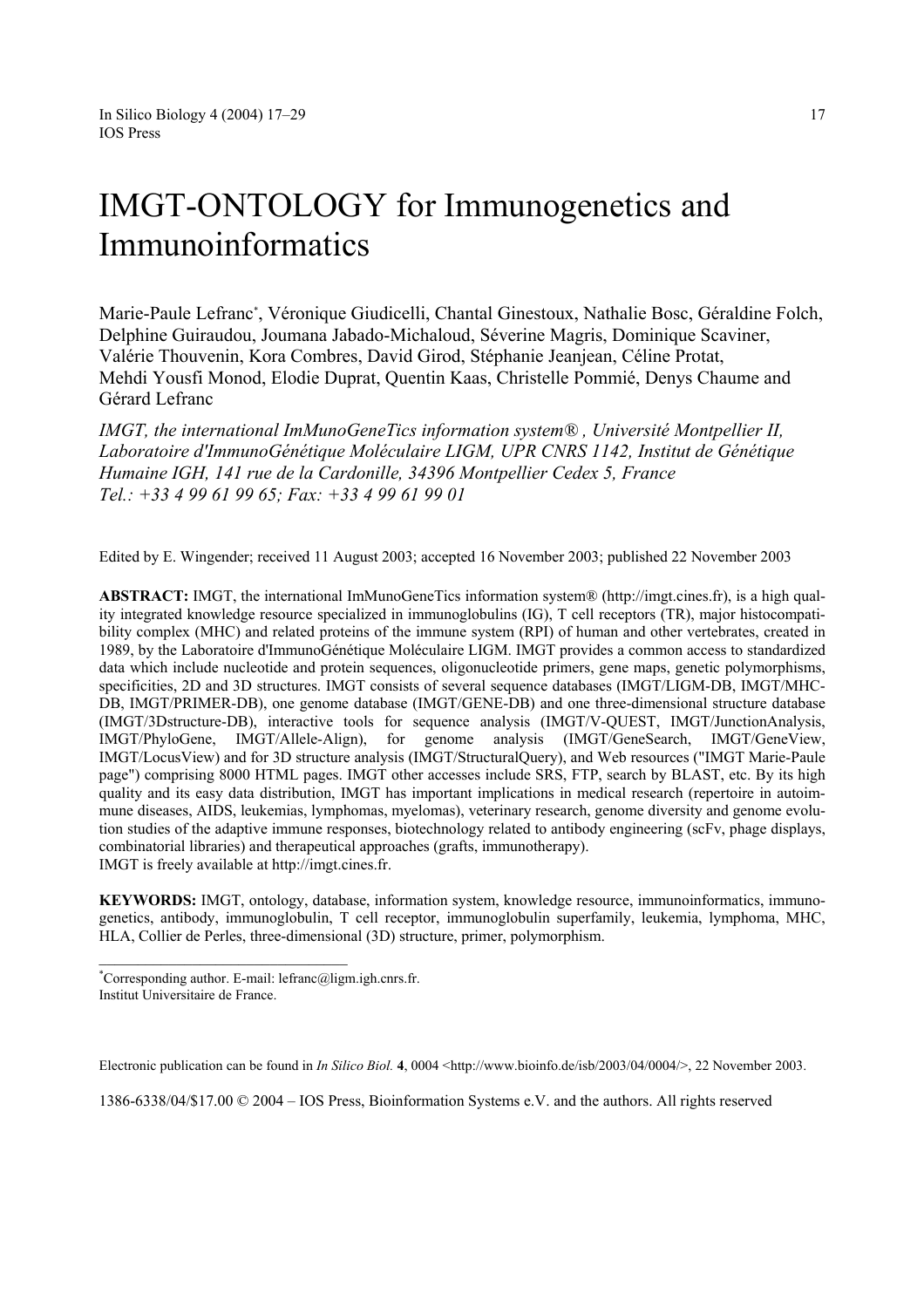## **INTRODUCTION**

The molecular synthesis and genetics of the immunoglobulin (IG) and T cell receptor (TR) chains is particularly complex and unique as it includes biological mechanisms such as DNA molecular rearrangements in multiple loci (three for IG and four for TR in humans) located on different chromosomes (four in humans), nucleotide deletions and insertions at the rearrangement junctions (or N-diversity), and somatic hypermutations in the IG loci (for review, see Lefranc and Lefranc, 2001a; 2001b). The number of potential protein forms of IG and TR is almost unlimited. Owing to the complexity and high number of published sequences, data control and classification and detailed annotations are a very difficult task for the generalist databanks such as EMBL (UK) [Stoesser *et al*., 2003], GenBank (USA) [Benson *et al*., 2003] and DDBJ (Japan) [Miyazaki *et al*., 2003]. These observations were the starting point of IMGT, the international ImMunoGeneTics information system® [Lefranc, 2003a], created in 1989, by the Laboratoire d'ImmunoGénétique Moléculaire (LIGM) (Université Montpellier II and CNRS) at Montpellier, France. IMGT is a high quality integrated knowledge resource specialized in IG, TR, major histocompatibility complex (MHC) and related proteins of the immune systems (RPI) of human and other vertebrate species [Giudicelli *et al*., 1997; Lefranc *et al*., 1998; 1999; Ruiz *et al*., 2000; Lefranc, 2001a; 2002; 2003a; 2003b]. IMGT consists of several sequence databases (IMGT/LIGM-DB, IMGT/MHC-DB, IMGT/PRIMER-DB, IMGT/PROTEIN-DB, this last one in development), one genome database (IMGT/GENE-DB) and one three-dimensional 3D structure database (IMGT/3Dstructure-DB), interactive tools for sequence analysis (IMGT/V-QUEST, IMGT/JunctionAnalysis, IMGT/PhyloGene, IMGT/Allele-Align), for genome analysis (IMGT/GeneSearch, IMGT/GeneView, IMGT/LocusView) and for 3D structure analysis (IMGT/StructuralQuery), and Web resources ("IMGT Marie-Paule page") comprising 8000 HTML pages which include IMGT Scientific chart, IMGT Repertoire (for IG and TR, MHC, RPI), IMGT Bloc-notes, IMGT Education and IMGT Index. IMGT other accesses include SRS, FTP, search by BLAST, etc. By its high quality and its easy data distribution, IMGT has important implications in medical research (repertoire in normal and pathological situations: autoimmune diseases, infectious diseases, AIDS, detection of residual diseases in leukemias, lymphomas, myelomas), veterinary research, genome diversity and genome evolution studies of the adaptive immune responses, biotechnology related to antibody engineering (single chain Fragment variable (scFv), phage displays, combinatorial libraries) and therapeutical approaches (grafts, immunotherapy). IMGT is freely available at http://imgt.cines.fr.

# **IMGT-ONTOLOGY**

IMGT has developed a formal specification of the terms to be used in the domain of immunogenetics and immunoinformatics to ensure accuracy, consistency and coherence in IMGT. This has been the basis of IMGT-ONTOLOGY [Giudicelli and Lefranc, 1999], the first ontology in the domain, which allows the management of the immunogenetics knowledge for human and other vertebrate species. IMGT-ONTOLOGY comprises five main concepts: IDENTIFICATION, CLASSIFICATION, DESCRIPTION, NUMEROTATION and OBTENTION [Giudicelli and Lefranc, 1999]. Standardized keywords, standardized sequence annotation, standardized IG and TR gene nomenclature, the IMGT unique numbering, and standardized origin/methodology were defined, respectively, based on these five main concepts. The controlled vocabulary and the annotation rules for data and knowledge management of the IG, TR, MHC and RPI of human and other vertebrate species constitute the IMGT Scientific chart. All IMGT data are expertly annotated according to the IMGT Scientific chart. IMGT is the global internationally acknowledged reference in immunogenetics and immunoinformatics.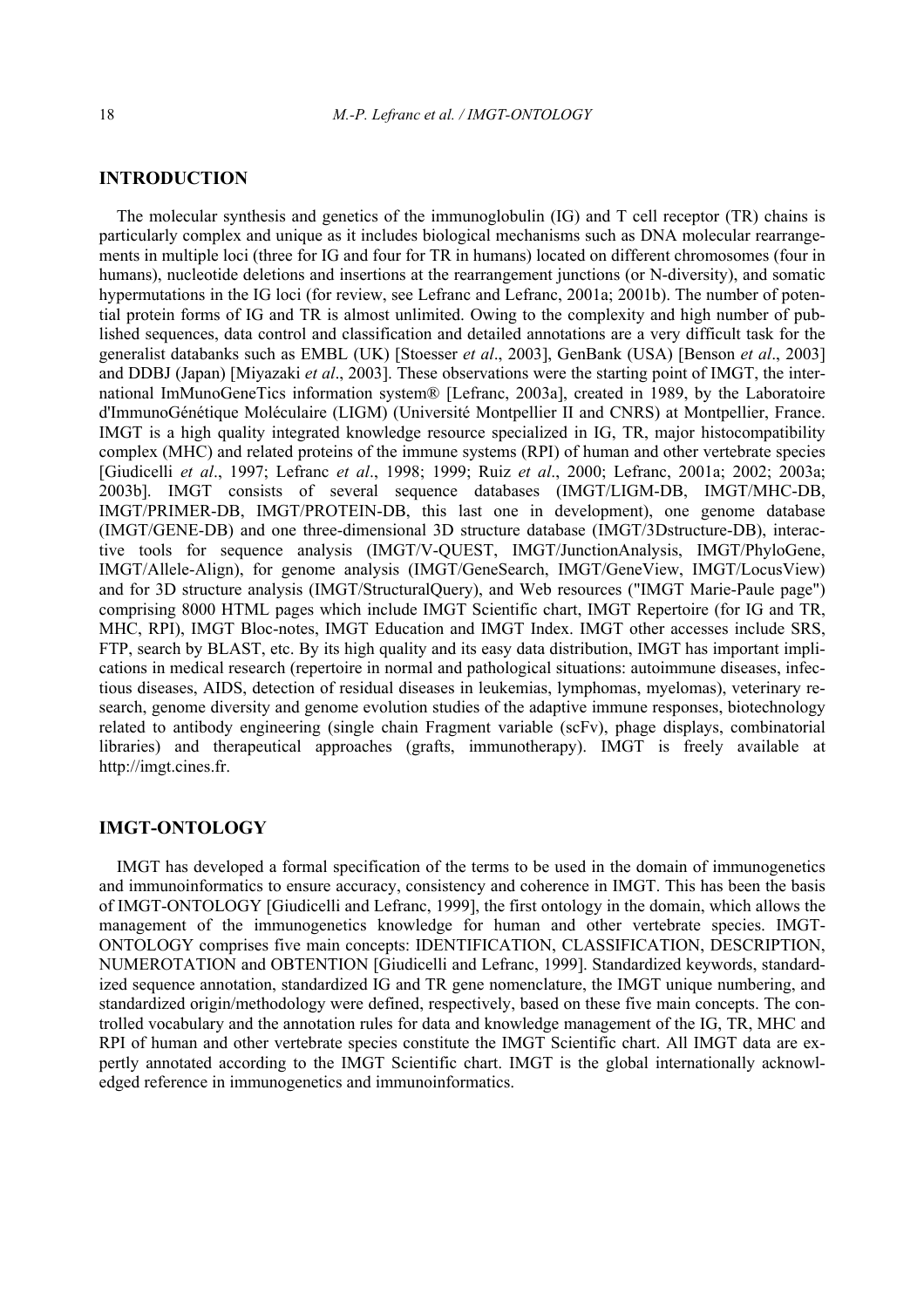## **The IDENTIFICATION concept: standardized keywords**

IMGT standardized keywords have been assigned to all IMGT/LIGM-DB entries. They include (i) *general keywords*: indispensable for the sequence assignments, they are described in an exhaustive and non redundant list, and are organized in a tree structure, and (ii) *specific keywords*: they are more specifically associated with particularities of the sequences (orphon, transgene, etc.) or with diseases (leukemia, lymphoma, myeloma, etc.) [Giudicelli *et al*., 1997]. The list is not definitive and new specific keywords can easily be added if needed.

## **The DESCRIPTION concept: standardized labels and annotations**

Two hundred fifteen feature labels are necessary in IMGT/LIGM-DB to describe all structural and functional subregions that compose IG and TR sequences [Giudicelli *et al*., 1997], whereas only seven of them are available in EMBL, GenBank or DDBJ. Annotation of sequences with these labels constitutes the main part of the expertise. Levels of annotation have been defined, which allow the users to query sequences in IMGT/LIGM-DB even though they are not fully annotated [Giudicelli et *et al*., 1997]. An internal tool, IMGT/Automat, has been developed to automatically perform the annotation of the rearranged cDNA sequences in IMGT/LIGM-DB [Giudicelli *et al*., 2003]. One hundred seventy two additional labels were defined for IG, TR, MHC and RPI amino acid sequences and domain structures in IMGT/PROTEIN-DB and IMGT/3Dstructure-DB. Prototypes represent the organizational relationship between labels and give information on the order and expected length (in number of nucleotides) of the labels [Giudicelli *et al*., 1997; Lefranc *et al*., 1999]. Prototype can apply to general configuration of IG, TR or MHC, independently of the chain type, the species or any other parameters like functionality. However, prototypes may also be established for very precise cases when sequence characteristics are clearly established.

#### **The CLASSIFICATION concept: standardized IG and TR gene nomenclature**

The objective is to provide immunologists and geneticists with a standardized nomenclature per locus and per species which will allow extraction and comparison of data for the complex B and T cell antigen receptor molecules. The CLASSIFICATION concept has been used to set up a unique nomenclature of human IG and TR genes, which was approved by the Human Genome Organization (HUGO) Nomenclature Committee (HGNC) in 1999 [Wain *et al*., 2002] and has become the community standard. The complete list of the human IG and TR gene names [Lefranc and Lefranc, 2001a; 2001b; Lefranc, 2000a; 2000b; 2000c; 2000d; Lefranc, 2001b; 2001c; 2001d] has been entered by the IMGT Nomenclature Committee in the Genome DataBase GDB (Canada), LocusLink at NCBI (USA), and GeneCards. The complete list of the mouse IG and TR gene names was sent by IMGT, in July 2002, to the Mouse Genome Informatics MGI Mouse Genome Database MGD (USA), LocusLink at NCBI, and HGNC. Both lists are available from the IMGT site [Lefranc, 2003a] and queries on the human and mouse IG and TR gene classification and gene names can be made from IMGT/GENE-DB. IMGT reference sequences have been defined for each allele of each gene based on one or, whenever possible, several of the following criteria: germline sequence, first sequence published, longest sequence, mapped sequence [Lefranc *et al*, 1999].

# **The NUMEROTATION concept: the IMGT unique numbering**

A uniform numbering system for IG and TR sequences of all species has been established to facilitate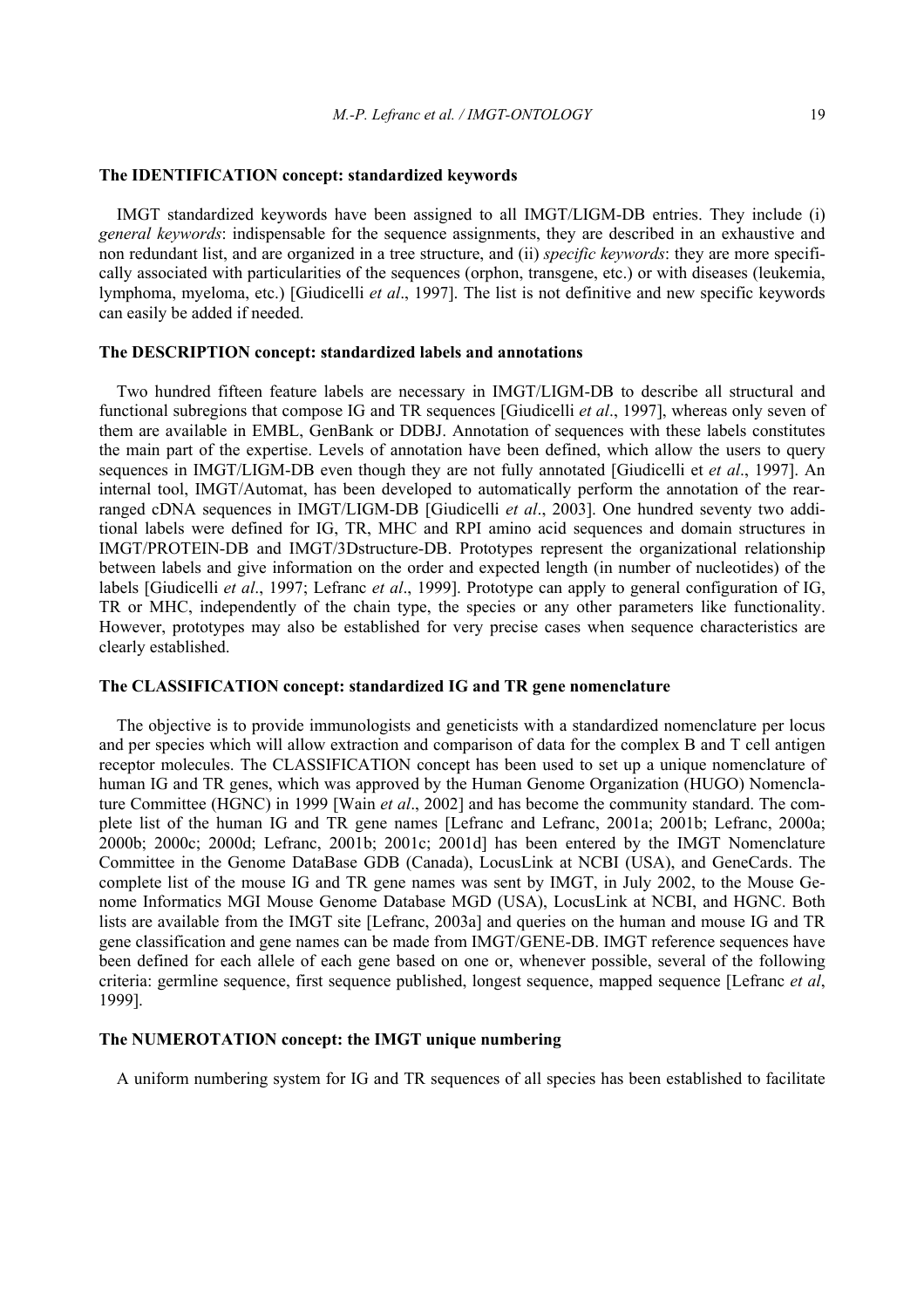sequence comparison and cross-referencing between experiments from different laboratories whatever the antigen receptor (IG or TR), the chain type, the domain (variable V or constant C), or the species [Lefranc, 1997; 1999; Lefranc *et al*., 2003]. This numbering results from the analysis of more than 5000 IG and TR variable region sequences of vertebrate species from fish to human. It takes into account and combines the definition of the framework (FR) and complementarity determining regions (CDR) [Kabat, 1991], structural data from X-ray diffraction studies [Satow *et al*., 1986] and the characterization of the hypervariable loops [Chothia and Lesk, 1987]. In the IMGT numbering, conserved amino acids from frameworks always have the same number whatever the IG or TR variable sequence, and whatever the species they come from (as examples: Cysteine 23 (in FR1), Tryptophan 41 (in FR2), Leucine 89 and Cysteine 104 (in FR3). Based on the IMGT unique numbering, standardized 2D graphical representations, designated as IMGT Colliers de Perles [Lefranc *et al*., 1999], are available in IMGT Repertoire. This IMGT unique numbering has several advantages:

- It has allowed the redefinition of the limits of the FR and CDR of the IG and TR variable regions [Lefranc and Lefranc, 2001a; 2001b] and domains [Ruiz and Lefranc, 2002]. The FR-IMGT and CDR-IMGT lengths become in themselves crucial information which characterize variable regions belonging to a group, a subgroup and/or a gene.
- Framework amino acids (and codons) located at the same position in different sequences can be compared without requiring sequence alignments. This also holds for amino acids belonging to CDR-IMGT of same length.
- The unique numbering is used as the output of the IMGT/V-QUEST alignment tool. The aligned sequences are displayed according to the IMGT numbering and with the FR-IMGT and CDR-IMGT delimitations.
- The unique numbering has allowed a standardization of the description of mutations and the description of IG and TR allele polymorphisms [Lefranc and Lefranc, 2001a; 2001b]. These mutations and allelic polymorphisms are described by comparison to the IMGT reference sequences of the alleles \*01 [Lefranc, 1998].
- The unique numbering allows the description and comparison of somatic hypermutations of the IG IMGT variable domains.

By facilitating the comparison between sequences and by allowing the description of alleles and mutations, the IMGT unique numbering represents a big step forward in the analysis of the IG and TR variable region (V-REGION) sequences of all vertebrate species [Pommié *et al*., 2003] (IMGT Repertoire (IG and TR)). Moreover, it gives insight into the structural configuration of the variable domain (V-DOMAIN encoded by the V-J- or V-D-J-REGION) [Ruiz and Lefranc, 2002; Lefranc *et al*., 2003]. The IMGT unique numbering opens interesting views on the evolution of the proteins belonging to the "immunoglobulin superfamily" (IgSF) [Williams and Barclay, 1988]. It has been applied with success to all the sequences of domains belonging to the IgSF V-set which comprises the V-DOMAINs if the IG and TR and the V-LIKE-DOMAINs of proteins other than IG or TR, these include non rearranging sequences in vertebrates (human CD4 [D1,D3], Xenopus CTXg1, etc.) and in invertebrates (drosophila amalgam, drosophila fasciclin II, etc.) [Lefranc, 1997; 1999; Lefranc *et al*., 2003]. This standardized approach has been applied to the IgSF C-set which comprises the constant domains (C-DOMAINs) of the IG and TR, and to the C-LIKE-DOMAINs of proteins other than IG and TR. An IMGT unique numbering has also been implemented for the groove domain (G-DOMAIN) [Duprat *et al*., 2003] of the MHC class I and II chains (IMGT Repertoire (MHC)), and for the G-LIKE-DOMAINs of proteins other than MHC (IMGT Repertoire (RPI)).

#### **The OBTENTION concept: standardized origin/methodology**

The OBTENTION concept is a set of standardized terms that precise the origins of the sequence (the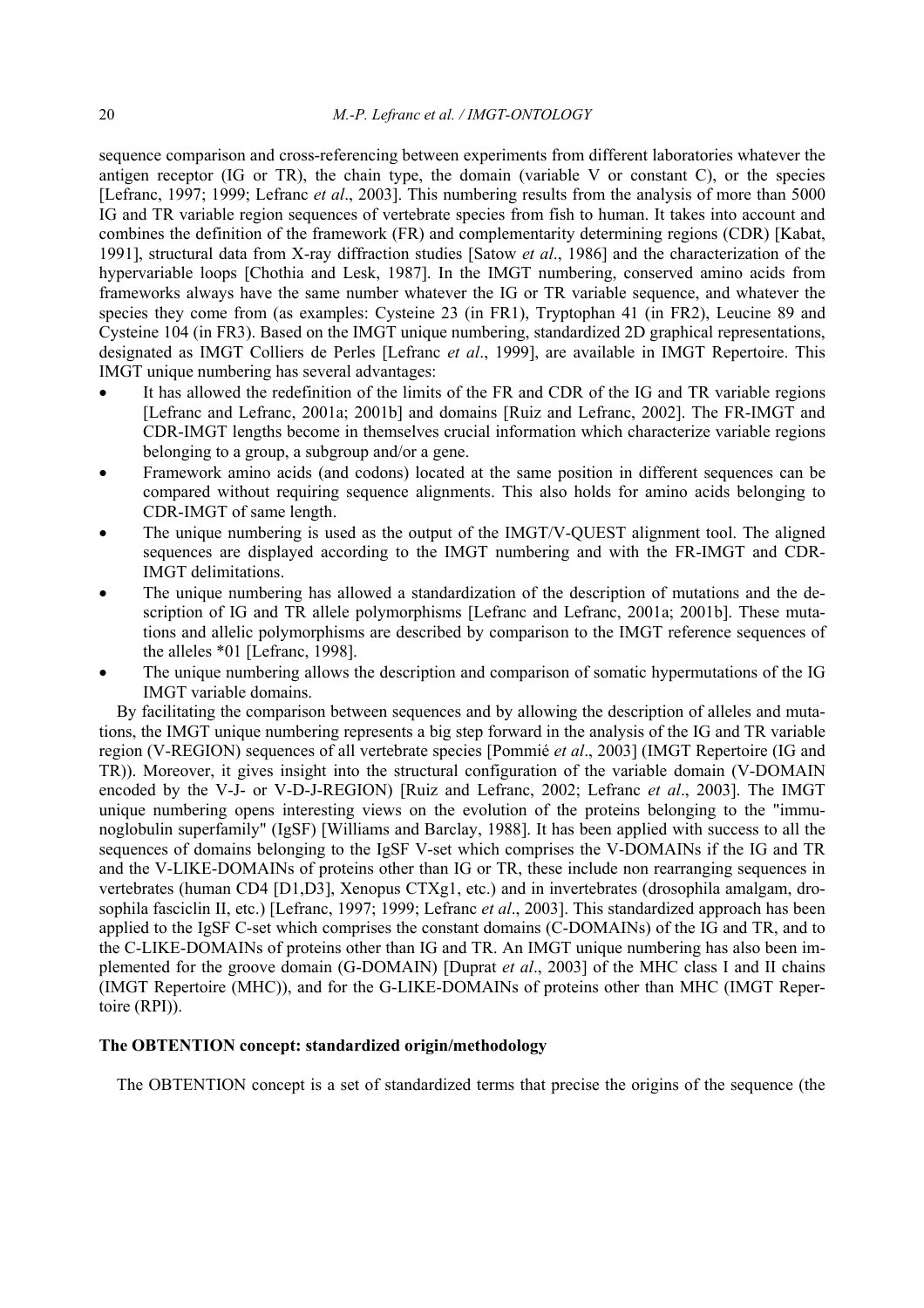'origin' concept) and the conditions in which the sequences have been obtained (the 'methodology' concept). The 'origin' concept comprises the subsets of 'cell, tissue or organ', 'auto-immune diseases', 'clonal expansion diseases' (such as leukemia, lymphoma, myeloma), whereas the 'methodology' concept comprises the subsets related to the 'hybridoma', to the experimental conditions (sequences amplified by 'PCR'), to the obtention from 'libraries' (genomic, cDNA, combinatorial, etc.) or from 'transgenic' organisms (animal, plant). At this stage of development, the exhaustive definition of the concepts of obtention and of their instances is still in progress.

# **IMGT DATABASES**

#### **IMGT sequence databases: IMGT/LIGM-DB, IMGT/MHC-DB, IMGT/PRIMER-DB**

IMGT/LIGM-DB is the comprehensive IMGT database of IG and TR nucleotide sequences from human and other vertebrate species, with translation for fully annotated sequences, based on the IDENTIFI-CATION and DESCRIPTION concepts, created in 1989 by LIGM, Montpellier, France, on the Web since July 1995 [Giudicelli *et al*., 1997; Lefranc *et al*., 1998; 1999; Ruiz *et al*., 2000; Lefranc, 2001a; 2002; 2003a; 2003b].

IMGT/LIGM-DB is the first and the largest database of IMGT, the international ImMunoGeneTics information system®. In March 2004, IMGT/LIGM-DB contained 81,300 nucleotide sequences of IG and TR from human and 150 other vertebrate species.

IMGT/LIGM-DB sequence data are identified by the EMBL/GenBank/DDBJ accession number. The unique source of data for IMGT/LIGM-DB is EMBL which shares data with the other two generalist databases GenBank and DDBJ (IMGT/LIGM-DB Sequence submission). Once the sequences are allowed by the authors to be made public, LIGM automatically receives IG and TR sequences by e-mail from EMBL. After control by LIGM curators, data are scanned to store sequences, bibliographical references and taxonomic data, and standardized IMGT/LIGM-DB keywords are assigned to all entries. Based on expert analysis, specific detail annotations are added to IMGT flat files in a second step [Giudicelli *et al*., 1997]. Since August 1996, the IMGT/LIGM-DB content has closely followed that of the EMBL for the IG and TR, with the following advantages: IMGT/LIGM-DB contains IG and TR entries which have disappeared from the generalist databases (as examples: the L36092 accession number which encompasses the complete human TRB locus is still present in IMGT/LIGM-DB, whereas it has been deleted from EMBL/GenBank/DDBJ due to its too large size (684973 bp); in 1999, IMGT detected the disappearance of 20 IG and TR sequences which inadvertently had been lost by GenBank, and allowed the recuperation of these sequences in the generalist databases); conversely, IMGT/LIGM-DB does not contain sequences which have previously been wrongly assigned to IG and TR.

The IMGT/LIGM-DB data, based on the DESCRIPTION concepts, are provided with a user friendly interface. The Web interface allows searches according to immunogenetic specific criteria and is easy to use without any knowledge in a computing language. The interface allows the users to get easily connected from any type of platform (PC, Macintosh, workstation) using freeware such as Explorer, Netscape. All IMGT/LIGM-DB information is available through five modules of search: Catalogue, Taxonomy and Characteristics, Keywords, Annotation labels and References. Selection is displayed at the top of the "results of your search" page, so the users can check their own queries [Lefranc *et al*., 1999]. Users have the possibility to modify their request or to consult the results. They can (i) add new conditions to increase or decrease the number of resulting sequences, (ii) view details: selecting this "View" option provides a list of resulting sequences; selection of one sequence in the list offers nine possibilities: annotations, IMGT flat file, coding regions with protein translation, catalogue and external references, sequence in dump format, sequence in FASTA format, sequence with three reading frames, EMBL flat file,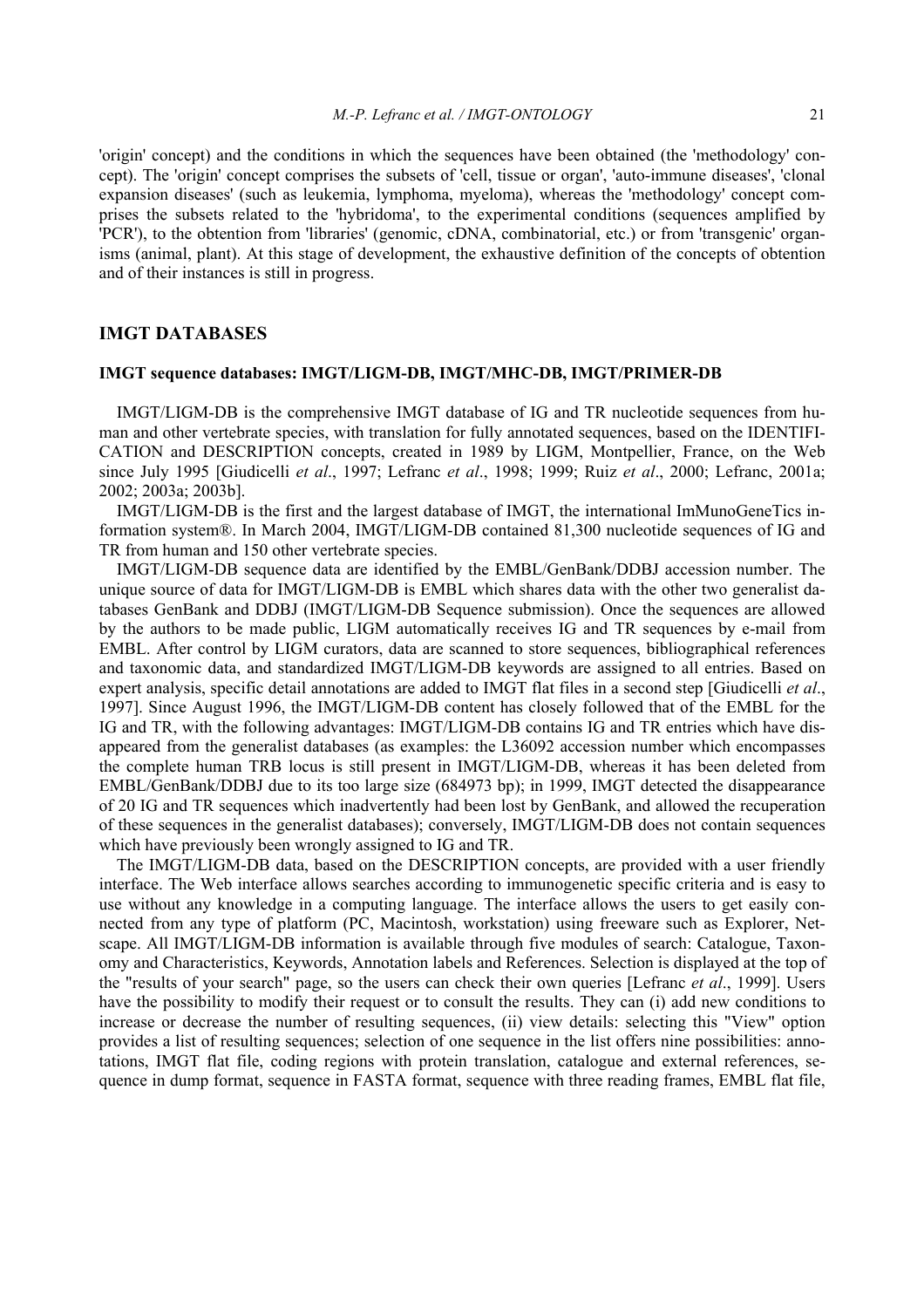IMGT/V-QUEST, or (iii) search for sequence fragments: selecting this "Subsequences" option allows to search for sequence fragments (subsequences) corresponding to a particular label for the resulting sequences (available for fully annotated sequences) [Lefranc *et al*., 1999].

IMGT/LIGM-DB data are also distributed by anonymous FTP servers at the Centre Informatique National de l'Enseignement Supérieur (CINES), Montpellier, France (ftp://ftp.cines.fr/IMGT/), at the European Bioinformatics Institute (EBI), Hinxton, UK (ftp://ftp.ebi.ac.uk/pub/databases/imgt/) and at the Institut de Génétique Humaine (IGH), Montpellier, France (ftp://ftp.igh.cnrs.fr/pub/IMGT), and from many SRS (Sequence Retrieval System) sites (IMGT other accesses>SRS). IMGT/LIGM-DB releases are produced weekly. Users can compare their own sequences against IMGT/LIGM-DB data using BLAST or FASTA on different servers (EBI, IGH, INFOBIOGEN, Institut Pasteur Paris, etc.) (IMGT other accesses>Compare your sequence against IMGT (BLAST, FASTA)).

IMGT/MHC-DB, hosted on the EBI server at Hinxton (UK), comprises a database of the human MHC allele sequences (IMGT/MHC-HLA, developed by Cancer Research, UK and Anthony Nolan Research Institute (ANRI), London, UK, on the Web since December 1998 (1,719 entries in March 2004) [Robinson *et al*., 2000; 2003], databases of the MHC class II sequences from non-human primates (IMGT/MHC-NHP, curated by the Biomedical Primate Research Centre (BPRC), Rijswijk, The Netherlands) and from felines and canines (IMGT/MHC-FLA and IMGT/MHC-DLA, curated by the Centre for Integrated Genomic Medical Research, Manchester, UK), on the Web since April 2002 [Robinson *et al*., 2003].

IMGT/PRIMER-DB is the IMGT oligonucleotide (primer) database for the IG and TR, created by LIGM (Montpellier, France) in collaboration with EUROGENTEC S.A. (Seraing, Belgium), on the Web since February 2002. The IG and TR primers are useful for the analysis of the IG and TR gene repertoire and expression, the detection of minimal residual diseases in B and T cell malignancies, the construction of antibody combinatorial libraries, scFv, phage display or microarray technologies. In March 2004, IMGT/PRIMER-DB contained 1,827 entries from *Homo sapiens* and other species.

IMGT/PRIMER-DB contains information on primers and combinations of primers described as "sets" [primers sharing identical properties (species, group and orientation)] and "couples" [sets of opposite orientation for which IMGT/LIGM-DB sequences are known (or expected)]. Primers, Sets and Couples are described in IMGT Primer cards, IMGT Set cards and IMGT Couple cards, respectively. An IMGT Primer is an oligonucleotide described by comparison to an IMGT/LIGM-DB reference sequence, according to the standardized rules of the IMGT Scientific chart, based on IMGT-ONTOLOGY [Giudicelli and Lefranc, 1999]. Taxonomy species and IMGT classification (group, subgroup, gene, allele) of a primer are those of the IMGT/LIGM-DB reference sequence, and not those of the PCR amplification products. This provides the following advantages for the data standardization: IMGT/PRIMER-DB primer definition, classification and description are independent from the experimental conditions, from DNA sources and from the different combinations (sets and couples) in which the primer can be used. That means that (i) the specificity of a primer (subgroup, gene or allele specific) which is either described experimentally or deduced from sequence comparison is not used for the primer classification, although these data are provided in the IMGT/PRIMER-DB Primer card in "Classification comments and specificity", (ii) the sequences resulting from the PCR amplifications are uniquely associated to the couples. The IMGT Primer cards are linked to IMGT/LIGM-DB flat files, IMGT Colliers de Perles and IMGT Repertoire>Alignments of alleles of the IMGT/LIGM-DB reference sequence used for the primer description.

#### **IMGT genome database: IMGT/GENE-DB**

IMGT/GENE-DB is the comprehensive IMGT genome database for IG and TR genes from human and mouse, and in development, from other vertebrates, created by LIGM, on the Web since January 2003.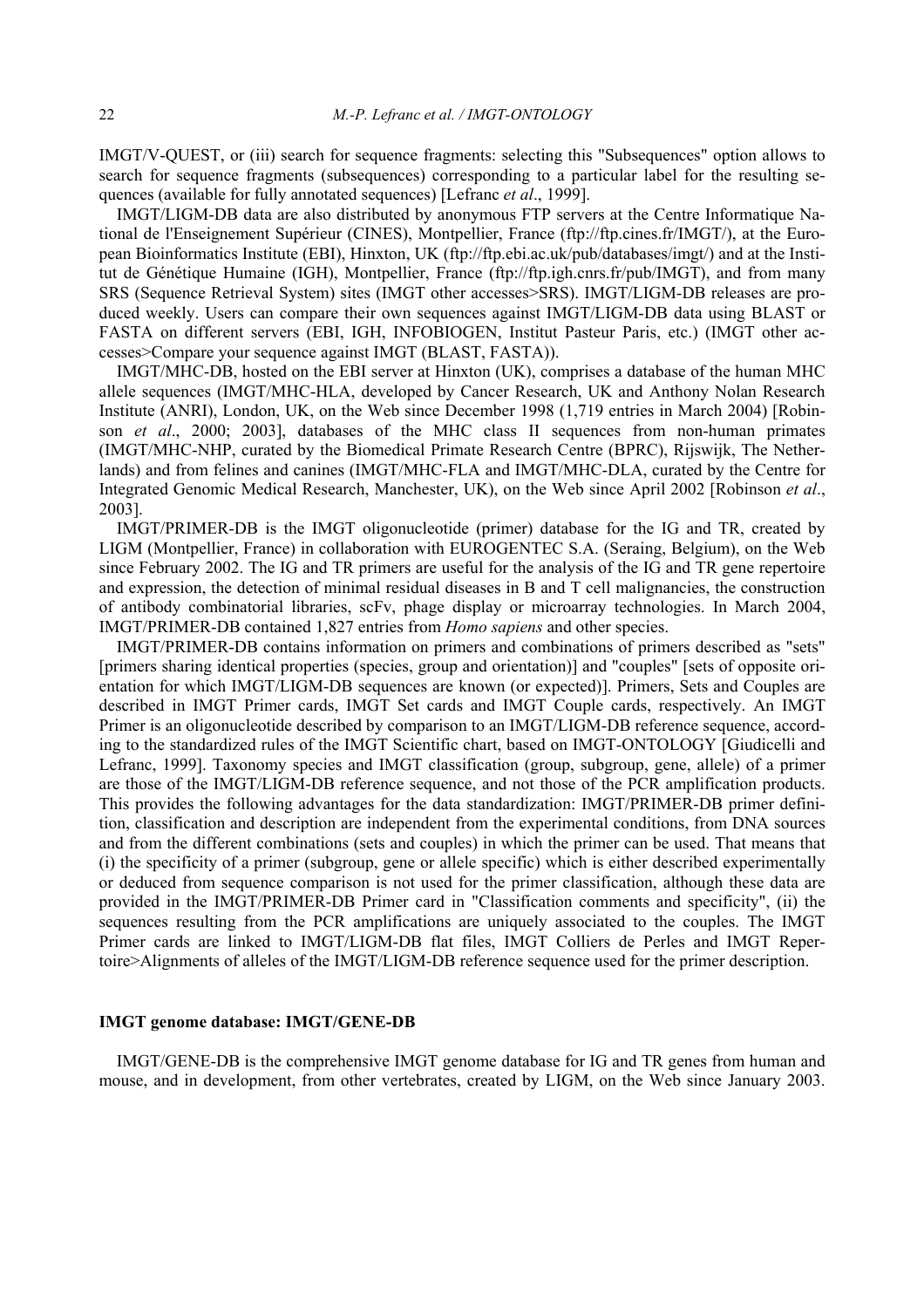IMGT/GENE-DB annotated data are extracted from IMGT Repertoire, the global ImMunoGeneTics Web Resource, and from the IMGT/LIGM-DB database. All the human IMGT gene names [Lefranc and Lefranc, 2001a; 2001b] were approved by HGNC in 1999 [Wain *et al*., 2002], and entered in GDB (Canada), LocusLink, NCBI (USA), and GeneCards. In March 2004, IMGT/GENE-DB contained 1,375 genes and 2,201 alleles (673 IG and TR genes and 1,024 alleles from *Homo sapiens*, and 702 IG and TR genes and 1,177 alleles from *Mus musculus*, *Mus cookii*, *Mus pahari*, *Mus spretus*, *Mus saxicola*, *Mus minutoides*).

IMGT/GENE-DB allows a search of IG and TR gene entries by locus, group, subgroup, based on the CLASSIFICATION concept of IMGT-ONTOLOGY [Giudicelli and Lefranc, 1999]. A short cut allows to search genes by a selection on gene name (according to the IMGT nomenclature) or on clone name(s) (data from the "Reference sequences" and "Sequences from the literature" columns in IMGT Repertoire> Gene tables ). The selection is displayed at the top of the resulting genes page. The users can select the genes to view their detailed entries. Each IMGT/GENE-DB entry corresponds to one gene and provides, for each gene, the chromosomal localization, the gene name and definition, the number of alleles, links to IMGT Repertoire and to external sequence databases (EMBL, GenBank, DDBJ), genome databases (GDB, LocusLink, OMIM), and nomenclature database (HGNC Genew). Reciprocally, LocusLink, GDB, GeneCards and HGNC Genew have direct links to the IMGT/GENE-DB entries.

IMGT/GENE-DB provides for each allele, the functionality, the clone names, the IMGT/LIGM-DB reference sequence accession numbers (with link to the flat files), and the "IMGT/GENE-DB reference sequences in FASTA format" (nucleotide and amino acid sequences of the coding regions extracted from the IMGT/LIGM-DB reference sequence), with gaps according to the IMGT unique numbering [Lefranc *et al*., 2003] (based on the IMGT Scientific chart rules and on the NUMEROTATION concept of IMGT-ONTOLOGY).

#### **IMGT 3D structure database: IMGT/3Dstructure-DB**

IMGT/3Dstructure-DB is the IMGT 3D structure database for IG, TR, MHC and RPI of human and other vertebrate species, created by LIGM, on the Web since November 2001 [Ruiz and Lefranc, 2002; Kaas and Lefranc, 2002]. IMGT/3Dstructure-DB comprises IG, TR, MHC and RPI with known 3D structures. In March 2004, the IMGT/3Dstructure-DB database managed 725 coordinate files which correspond to 744 different proteins (540 IG, 33 TR and 171 MHC).

Coordinate files are extracted from the Protein Data Bank PDB (Berman *et al* 2000), and IMGT annotations are added according to the IMGT Scientific chart rules, based on the IMGT-ONTOLOGY concepts [Giudicelli and Lefranc, 1999]. An IMGT/3Dstructure-DB card provides IMGT gene and allele identification (based on the CLASSIFICATION concept), domain delimitations (based on the DESCRIP-TION concept), amino acid positions according to the IMGT unique numbering [Lefranc *et al*., 2003] (based on the NUMEROTATION concept). Domains that are analysed in IMGT/3Dstructure-DB include V-DOMAIN (variable) and C-DOMAIN (constant) found in IG and TR, V-LIKE and C-LIKE-DOMAINs found in proteins other than IG and TR, G-DOMAIN (groove) found in MHC, and G-LIKE-DOMAINs found in proteins other than MHC [Duprat *et al*., 2003]. Moreover, IMGT/3Dstructure-DB provides renumbered coordinate flat files, Collier de Perles (standard and two-layer 2D graphical representations) [Ruiz and Lefranc, 2002; Lefranc *et al*., 2003], and results of contact analysis. The IMGT unique numbering and gene standardization will provide a great help in large scale sequence-structure studies and more generally in protein engineering.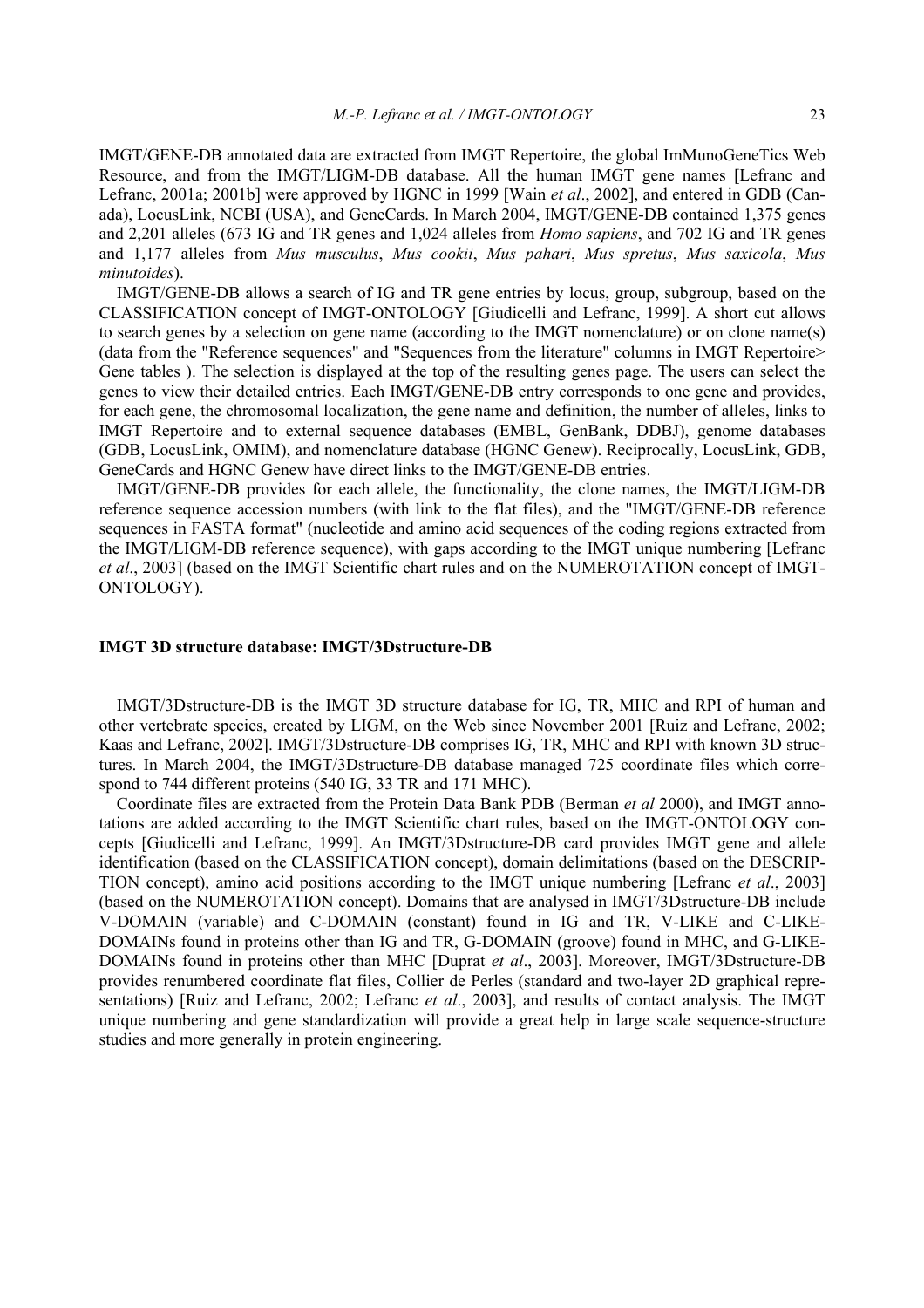# **IMGT INTERACTIVE TOOLS**

IMGT interactive immunoinformatics tools rely on the DESCRIPTION and NUMEROTATION concepts of IMGT-ONTOLOGY, and include sequence, genome and 3D structure analysis tools.

#### **IMGT tools for sequence analysis**

IMGT/V-QUEST (V-QUEry and STandardization) is an integrated software for IG and TR [Lefranc, 2001a; 2003b]. This tool, easy to use, analyses an input IG or TR germline or rearranged variable nucleotide sequence. IMGT/V-QUEST results comprise the identification of the V, D and J genes and alleles and the nucleotide alignments by comparison with sequences from the IMGT reference directory, the delimitations of the FR-IMGT and CDR-IMGT based on the IMGT unique numbering, the protein translation of the input sequence, the identification of the JUNCTION, and the two-dimensional Collier de Perles representation of the V-REGION. IMGT/V-QUEST is particularly useful for the analysis of the rearranged variable genes: it allows to identify the V-GENE and J-GENE and alleles involved in the IG and TR rearrangements, and to delimit the JUNCTION. Searches can be done related to IG and TR of human and mouse, and of other species (non-human primates, sheep, teleostei and chondrichthyes). IMGT/V-QUEST can also be used for the analysis of functional or ORF germline variable genes from other species, to delimit the FR-IMGT and CDR-IMGT, provided that the similarity with sequences of the IMGT/V-QUEST reference directory sets is sufficiently high. The sets of sequences from the IMGT reference directory, used for IMGT/V-QUEST, can be downloaded in FASTA format from the IMGT site.

IMGT/JunctionAnalysis is a tool, complementary to IMGT/V-QUEST, which provides a thorough analysis of the V-J and V-D-J junction of IG and TR rearranged genes. IMGT/JunctionAnalysis identifies the D-GENEs and alleles involved in the IGH, TRB and TRD V-D-J rearrangements by comparison with the IMGT reference directory, and delimits precisely the P, N and D regions (IMGT/JunctionAnalysis output results). Results from IMGT/JunctionAnalysis are more accurate than those given by IMGT/V-QUEST regarding the D-GENE identification. Indeed, IMGT/JunctionAnalysis works on shorter sequences (JUNCTION), and with a higher constraint since the identification of the V-GENE and J-GENE and alleles is a prerequisite to perform the analysis. Several hundreds of junction sequences can be analysed simultaneously.

IMGT/Phylogene is an easy to use tool for phylogenetic analysis of variable region (V-REGION) and constant domain (C-DOMAIN) sequences. This tool is particularly useful in developmental and comparative immunology. The users can analyse their own sequences by comparison with the IMGT standardized reference sequences for human and mouse IG and TR [Elemento and Lefranc, 2003].

IMGT/Allele-Align allows the comparison of two alleles highlighting the nucleotide and amino acid differences.

## **IMGT tools for genome analysis**

IMGT/GeneSearch, IMGT/GeneView and IMGT/LocusView are tools which provide the display of physical maps for the human IG, TR and MHC loci. The mouse TRA/TRD locus is also available.

#### **IMGT tool for 3D structure analysis**

IMGT/StructuralQuery is a tool which allows to retrieve the IMGT/3Dstructure-DB entries, based on specific structural characteristics: phi and psi angles, accessible surface area ASA, amino acid type, distance in angstrom between amino acids, CDR-IMGT lengths [Kaas and Lefranc, 2003]. IMGT/StructuralQuery is currently available for the V-DOMAINs.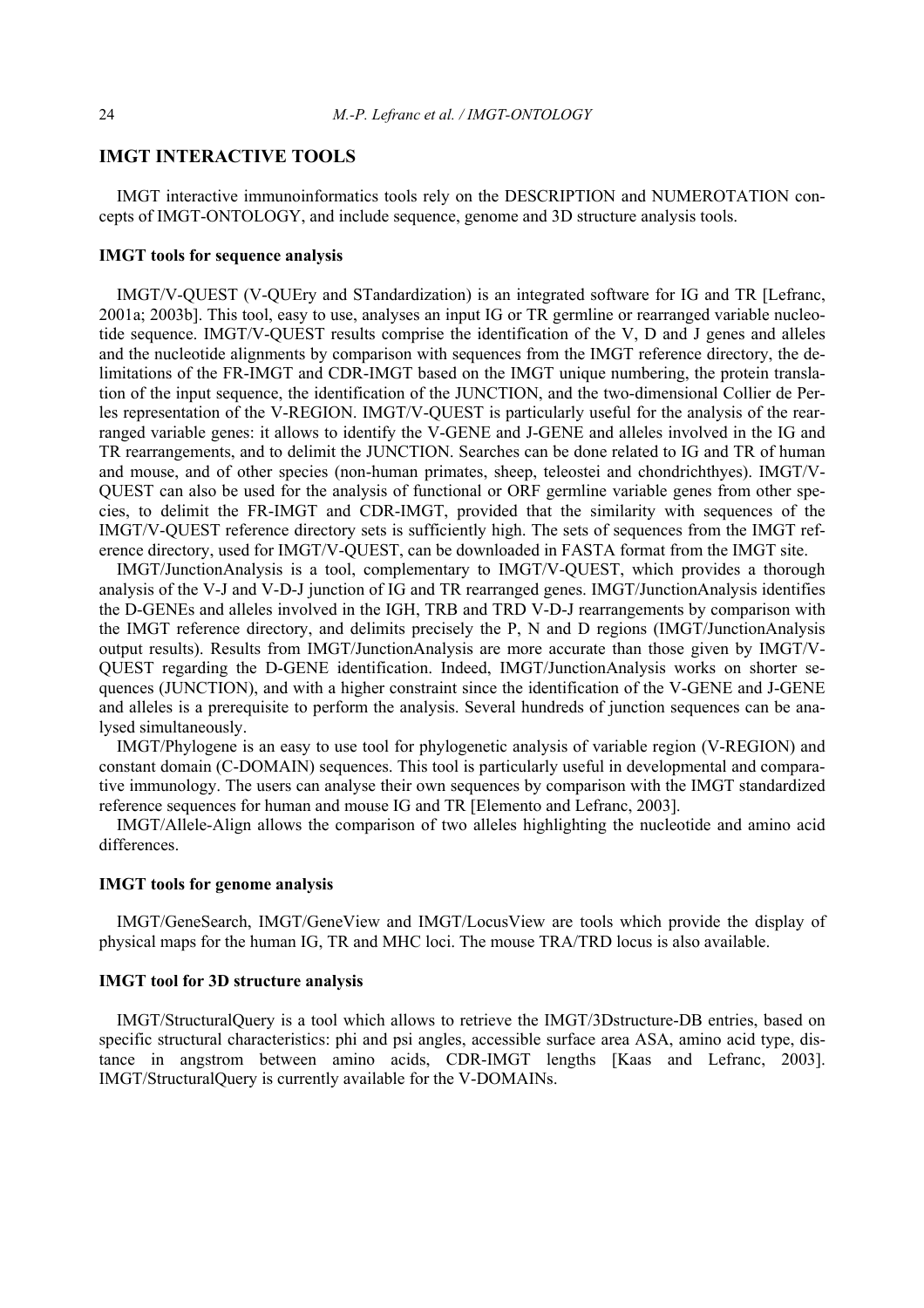# **IMGT WEB RESOURCES ("IMGT MARIE-PAULE PAGE")**

IMGT Web resources ("IMGT Marie-Paule page") [Lefranc, 2003a] consist of 8000 HTML pages and comprise the following sections: "IMGT Scientific chart", "IMGT Repertoire", "IMGT Bloc-notes", "IMGT Education" and "IMGT Index".

#### **IMGT Scientific chart**

IMGT Scientific chart provides the controlled vocabulary and the annotation rules and concepts defined by IMGT-ONTOLOGY [Giudicelli and Lefranc, 1999] for the identification, the description, the classification and the numerotation of the IG, TR, MHC and RPI data of human and other vertebrates. The IMGT Scientific chart rules are described in the corresponding sections: Sequence and 3D structure identification and description, Nomenclature, and Numbering.

## **IMGT Repertoire**

IMGT Repertoire is the global Web Resource in ImMunoGeneTics for the IG, TR, MHC and RPI of human and other vertebrates, based on the IMGT Scientific chart. IMGT Repertoire provides an easy-touse interface to carefully and expertly annotated data on the genome, proteome, polymorphism and structural data, organized in three major sections: IMGT Repertoire (IG and TR), IMGT Repertoire (MHC) and IMGT Repertoire (RPI) [Lefranc, 2001a]. Only titles of this large resource are quoted here, with links as examples, to IMGT Repertoire (IG and TR). Genome data ("Locus and genes") include chromosomal localizations, locus representations, locus description, gene tables, potential germline repertoires, lists of IG and TR genes and links between IMGT, HUGO, GDB, LocusLink and OMIM, correspondence between nomenclatures [Lefranc and Lefranc, 2001a; 2001b], references sequences [Barbié and Lefranc, 1998; Pallarès *et al*., 1998; 1999; Ruiz *et al*., 1999; Folch and Lefranc, 2000a; 2000b; Scaviner and Lefranc, 2000a; 2000b; Martinez-Jean *et al*., 2001; Bosc and Lefranc, 2003]. Proteome and polymorphism data ("Proteins and alleles") are represented by protein displays which show translated sequences of the allele \*01 of each functional or ORF gene [Lefranc and Lefranc, 2001a; 2001b; Scaviner *et al*., 1999; Folch et *al*., 2000], alignments of alleles, tables of alleles, allotypes, particularities in protein designations, IMGT reference directory in FASTA format, correspondence between IG and TR chain and receptor IMGT designations [Lefranc and Lefranc, 2001a; 2001b]. Structural data ("2D and 3D structures") comprise 2D graphical representations designated as Colliers de Perles [Lefranc *et al*., 1998; 1999], FR-IMGT and CDR-IMGT lengths, and 3D representations of IG and TR variable domains [Ruiz *et al*., 2002; Lefranc *et al*., 2003]. This visualization permits rapid correlation between protein sequences and 3D data retrieved from the Protein Data Bank (PDB). Other data comprise: Probes and RFLP with phages, probes used for the analysis of IG and TR gene rearrangements and expression, and Restriction Fragment Length Polymorphism (RFLP) studies, Taxonomy of vertebrate species present in IMGT/LIGM-DB, Gene regulation and expression with data on promoters, primers, cDNAs, reagent monoclonal antibodies, and Genes and clinical entities: translocations and inversions, humanized antibodies, monoclonal antibodies with clinical indications.

#### **IMGT Bloc-notes**

IMGT Bloc-notes is a selection of useful links for immunoinformatics, immunogenetics, immunology, genetics, molecular biology and bioinformatics. IMGT Bloc-notes is organized in several sections. The IMGT immunoinformatics page comprises links to databases, tools and resources on IG, TR, MHC and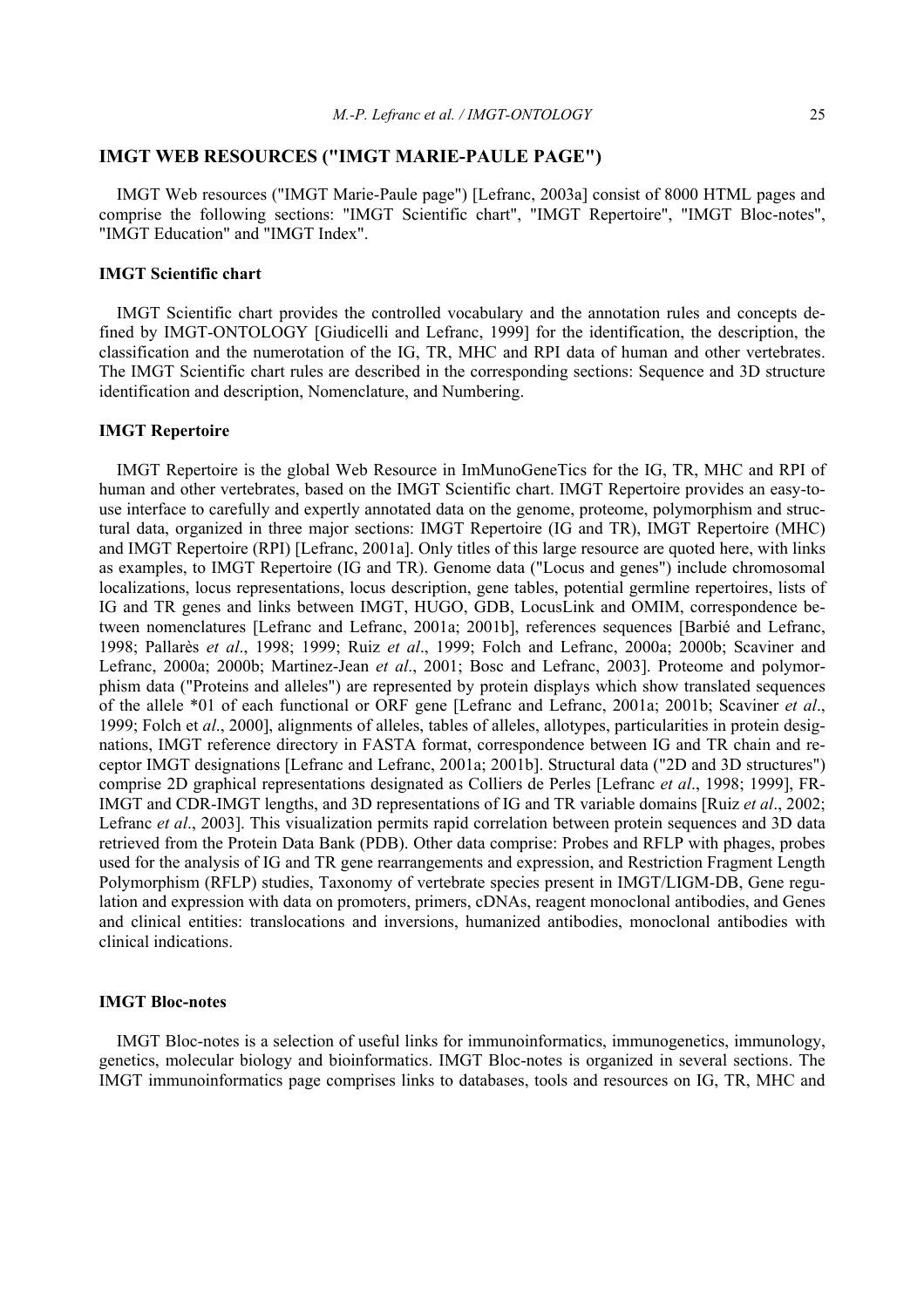RPI. Interesting links provide numerous hyperlinks towards the Web servers specializing in immunology, genetics, molecular biology and bioinformatics (associations, biopharmaceuticals, collections, companies, databases, immunology themes, journals, molecular biology servers, resources, societies, tools, etc.) [Lefranc, 2000e]. Other sections are meeting announcements, postdoctoral positions, etc.

## **IMGT Education**

IMGT Education is a section which provides useful biological resources for students. It includes IMGT Aide-mémoire which provides an easy access to information such as genetic code, splicing sites, amino acid structures, restriction enzyme sites, etc., Questions and answers, Tutorials (in English and/or in French) on 3D structure, immunoglobulins and B cells, T cell receptors and T cells, NK receptors, pathologies of the immune system, cancer, AIDS, etc.

## **IMGT Index**

IMGT Index is a referential index which provides a fast way to access data when information has to be retrieved from different parts of the IMGT site. For example, "allele" provides links to the IMGT Scientific chart rules for the allele description, and to the IMGT Repertoire Alignments of alleles and Tables of alleles.

# **CONCLUSION**

Since July 1995, IMGT has been available on the Web at http://imgt.cines.fr. IMGT provides the biologists with an easy to use and friendly interface. Since January 2000, the IMGT www server at Montpellier has been accessed by more than 250,000 sites. IMGT has an exceptional response with more than 120,000 requests a month. Two thirds of the visitors are equally distributed between the European Union and the United States. To facilitate the integration of IMGT data into applications developed by other laboratories, we have built an Application Programming Interface (API) to access the database [Giudicelli *et al*., 1998a]. This API includes: a set of URL links to access biological knowledge data (keywords, labels, functionalities, list of gene names, etc.), a set of URL links to access all data related to one given sequence. To increase interoperability with other ontologies and information systems, IMGT-ONTOLOGY is currently being written using XML (Extensible Markup Language) approach, in IMGT-ML [Chaume *et al*., 2001; 2003]. By making data portable, XML is useful both internally for the integration of data and externally for sharing data with other information systems. Because of this data integration ability, XML has become the underpinning for Web-related computing. IMGT-ML defines XML schemas to encode data with XML tags respecting the IMGT-ONTOLOGY concepts. IMGT-ML schemas will be used for distributive data using the Web-services technology. IMGT distributes high quality data with an important incremental value added by the IMGT expert annotations, according to the rules described in the IMGT Scientific chart. Control of coherence in IMGT combines data integrity control and biological data evaluation [Giudicelli *et al*., 1998a; 1998b]. The information provided by IMGT is of much value to clinicians and biological scientists in general [Lefranc, 2002; 2003b; Chardes *et al*., 2002]. IMGT/PROTEIN-DB, a protein database for IG and TR, will contain translations of potentially functional and ORF sequences from IMGT/LIGM-DB, and protein data from Kabat [Kabat *et al*., 1991] and PDB. IMGT is designed to allow a common access to all immunogenetics data, and particular attention is given to the establishment of cross-referencing links to other databases pertinent to the users of IMGT.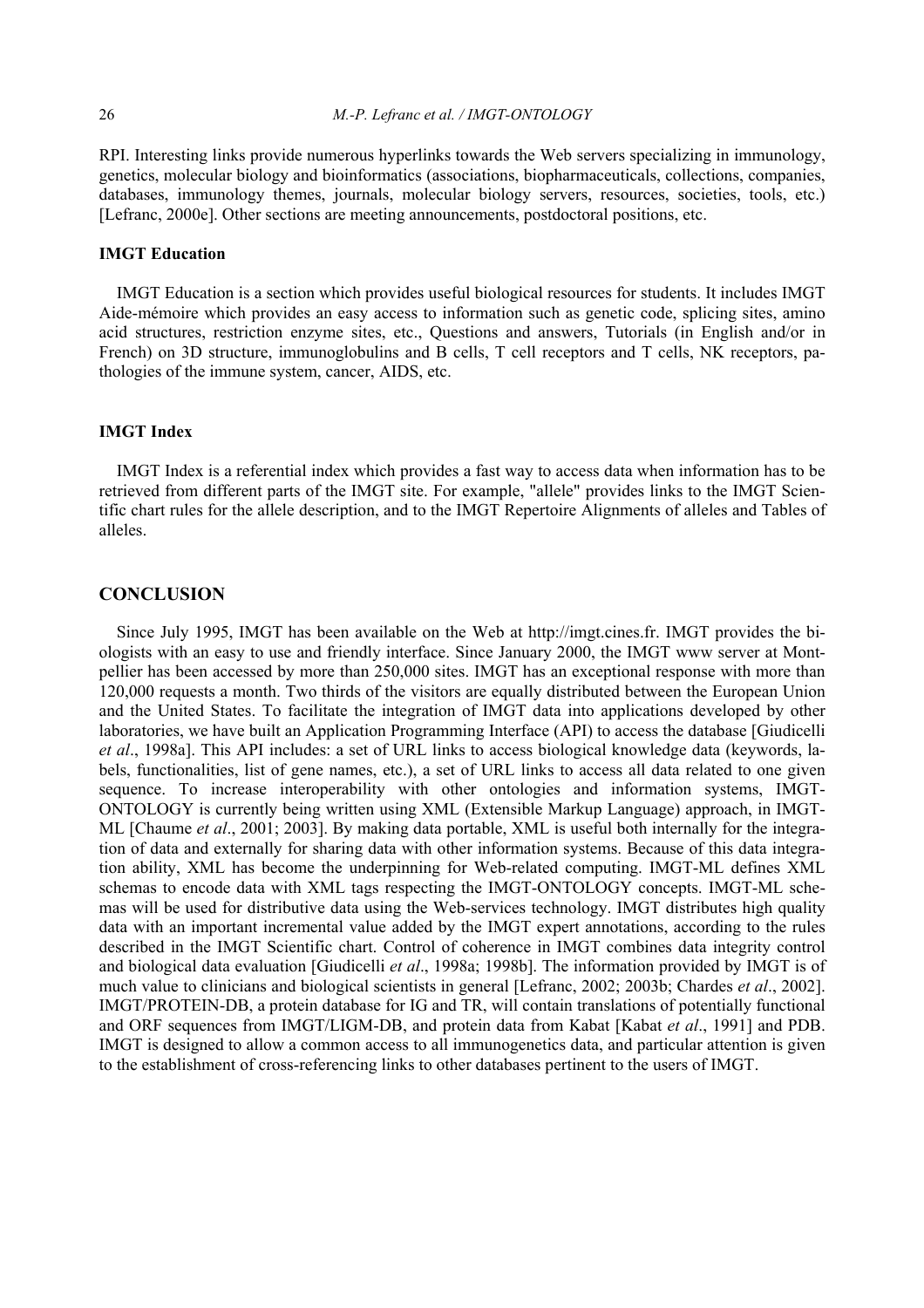## **CITING IMGT**

If you use IMGT databases, tools and/or Web resources, please cite [Lefranc, 2003a], and this paper as references, and quote the IMGT Home page URL address, http://imgt.cines.fr.

# **ACKNOWLEDGEMENTS**

We thank Marc Lemaitre, Marie-Claire Beckers, Géraldine Folch and Delphine Valette from EURO-GENTEC S. A., Belgium, for their scientific contribution to IMGT/PRIMER-DB, Julien Bertrand, Christèle Jean-Martinez, Olivier Elemento and Manuel Ruiz for their previous work at LIGM, our "2003" students Naoufel Benabdelkrim el Filali, Elodie Boucomont, Patrick Chastellan, Laurent Douchy, Valérie Garelle, Valérie Torregrossa and Guillaume Tourneur for their motivation, and Ruth Henry for editorial work. We are deeply grateful to the IMGT team for its expertise and constant motivation and specially to our curators for their hard work and enthusiasm. IMGT is funded by the European Union's 5th PCRDT programme (QLG2-2000-01287), the Centre National de la Recherche Scientifique (CNRS), the Ministère de l'Education Nationale and the Ministère de la Recherche. Subventions have been received from Association pour la Recherche sur le Cancer (ARC) and the Région Languedoc-Roussillon.

## **REFERENCES**

- [1] Barbié, V. and Lefranc, M.-P. (1998). The human immunoglobulin kappa variable (IGKV) genes and joining (IGKJ) segments. Exp. Clin. Immunogenet. **15**, 171-183.
- [2] Benson, D. A., Karsch-Mizrachi, I., Lipman, D. J., Ostell, J. and Wheeler, D. L. (2003). GenBank. Nucleic Acids Res. **31**, 23-27.
- [3] Berman, H. M., Westbrook, J., Feng, Z., Gilliland, G., Bhat, T. N., Weissig, H., Shindyalov, I. N. and Bourne, P. E. (2000). The Protein Data Bank. Nucleic Acids Res. **28**, 235-242.
- [4] Bosc, N. and Lefranc, M.-P. (2003). IMGT Locus in Focus: The mouse (*Mus musculus*) T cell receptor alpha (TRA) and delta (TRD) variable genes. Dev. Comp. Immunol. **27**, 465-497.
- [5] Chardes, T., Chapal, N., Bresson, D., Bes, C., Giudicelli, V., Lefranc, M.-P. and Peraldi-Roux, S. (2002). The human anti-thyroid peroxidase autoantibody repertoire in Graves and Hashimoto's autoimmune thyroid diseases. Immunogenetics **54**, 141-157.
- [6] Chaume, D., Giudicelli, V. and Lefranc, M.-P. (2001). IMGT-XML a language for IMGT-ONTOLOGY and IMGT/LIGM-DB data. *In:* CORBA and XML : Towards a bioinformatics integrated network environment. Proceedings of NETTAB 2001, Network tools and applications in biology, pp. 71-75.
- [7] Chaume, D., Giudicelli, V., Combres, K. and Lefranc, M.-P. (2003). IMGT-ONTOLOGY and IMGT-ML for Immunogenetics and immunoinformatics. European Congress in Computational Biology ECCB'2003, Sequence databases and Ontologies satellite event, Paris.
- [8] Chothia, C. and Lesk, A. M. (1987). Canonical structures for the hypervariable regions of immunoglobulins. J. Mol. Biol. **196**, 901-917.
- [9] Duprat, E. and Lefranc, M.-P. (2003). IMGT standardization and analysis of V-LIKE, C-LIKE and G-LIKE-DOMAINS. European Congress in Computational Biology ECCB'2003, Paris.
- [10] Elemento, O. and Lefranc, M.-P. (2003). IMGT/PhyloGene: an online software package for phylogenetic analysis of immunoglobulin and T cell receptor genes. Dev. Comp. Immunol. **27**, 763-779.
- [11] Folch, G. and Lefranc, M.-P. (2000a). The human T cell receptor beta variable (TRBV) genes. Exp. Clin. Immunogenet**. 17**, 42-54.
- [12] Folch, G. and Lefranc M.-P. (2000b). The human T cell receptor beta diversity (TRBD) and beta joining (TRBJ) genes. Exp. Clin. Immunogenet. **17**, 107-114.
- [13] Folch, G., Scaviner, D., Contet, V. and Lefranc, M.-P. (2000). Protein displays of the human T cell receptor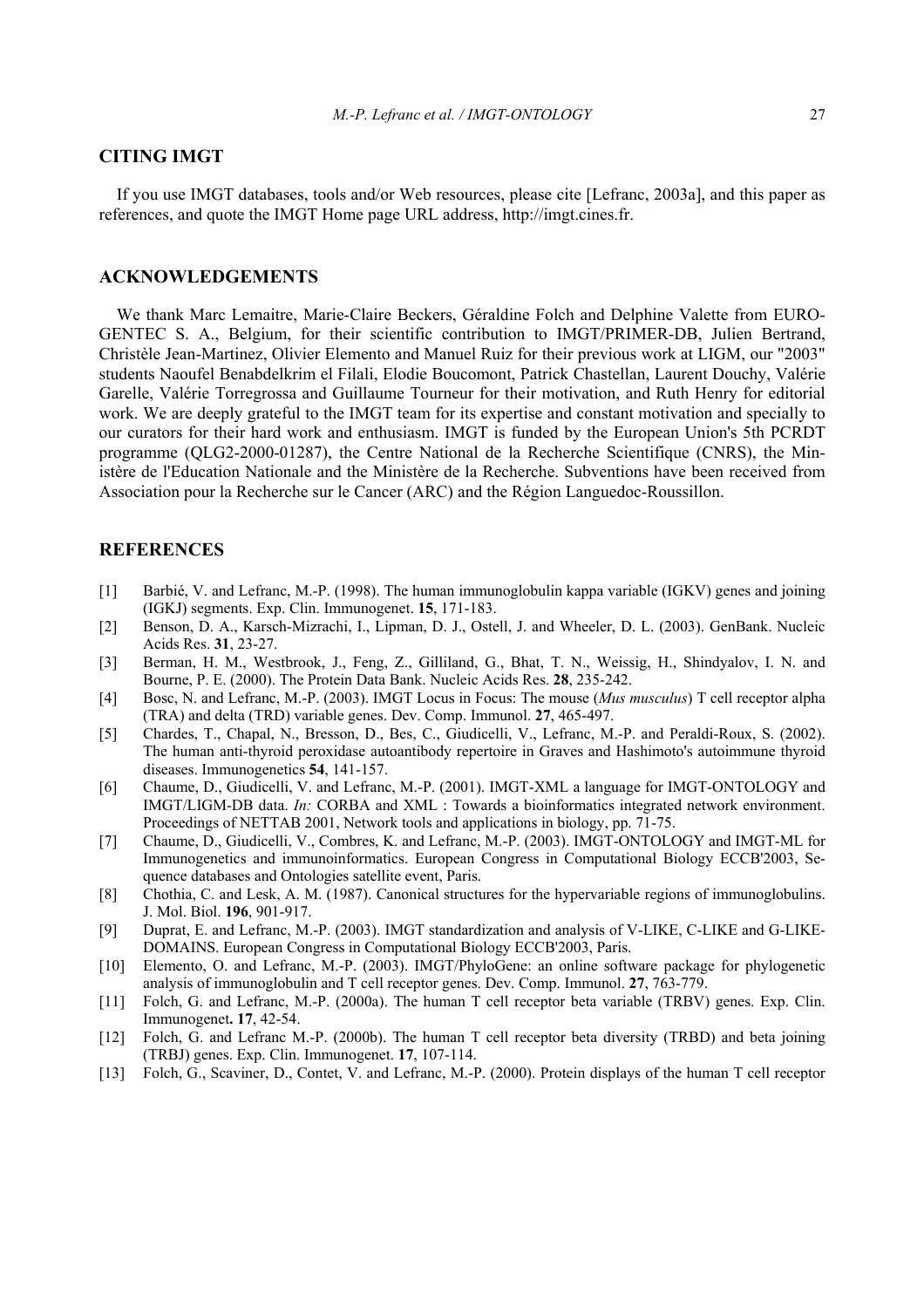alpha, beta, gamma and delta variable and joining regions. Exp. Clin. Immunogenet. **17**, 205-215.

- [14] Giudicelli, V. and Lefranc, M.-P. (1999). Ontology for Immunogenetics: IMGT-ONTOLOGY. Bioinformatics **12**, 1047-1054.
- [15] Giudicelli, V., Chaume, D., Bodmer, J., Müller, W., Busin, C., Marsh, S., Bontrop, R., Lemaitre, M., Malik, A. and Lefranc, M.-P. (1997). IMGT, the international ImMunoGeneTics database. Nucleic Acids Res. **25**, 206-211.
- [16] Giudicelli, V., Chaume, D. and Lefranc, M.-P. (1998a). IMGT/LIGM-DB: A systematized approach for ImMunoGeneTics database coherence and data distribution improvement. Proceedings of the Sixth International Conference on Intelligent Systems for Molecular Biology. ISBM'98, pp. 59-68.
- [17] Giudicelli, V., Chaume, D., Mennessier, G., Althaus, H. H., Müller, W., Bodmer, J., Malik, A. and Lefranc, M.-P. (1998b). IMGT, the international ImMunoGeneTics database: a new Design for Immunogenetics Data Access. *In:* B.Cesnik et al. (Eds.). Proceedings of the Ninth World Congress on Medical Informatics, MEDINFO' 98, IOS Press, Amsterdam. pp. 351-355.
- [18] Giudicelli, V., Protat, C. and Lefranc, M.-P. (2003). The IMGT strategy for the automatic annotation of IG and TR cDNA sequences: IMGT/Automat. European Congress in Computational Biology ECCB'2003, Paris.
- [19] Kabat, E. A., Wu, T. T., Perry, H. M., Gottesman, K. S. and Foeller, C. (1991). Sequences of proteins of immunological interest. National Institute of Health Publications, Washington D.C., USA. pp. 91-3242.
- [20] Kaas, Q. and Lefranc, M.-P. (2002). IMGT/3DStructure-DB for immunoglobulin, T cell receptor and MHC structural data. European Congress in Computational Biology ECCB'2002, P72.
- [21] Kaas, Q. and Lefranc, M.-P. (2003). IMGT/StructuralQuery: a tool for structural data analysis of immunoglobulin and T cell receptor variable domains (http://imgt.cines.fr). European Congress in Computational Biology ECCB'2003, Paris.
- [22] Lefranc, M.-P. (1997). Unique database numbering system for immunogenetic analysis. Immunology Today **18**, 509.
- [23] Lefranc, M.-P. (1998). IMGT (ImMunoGeneTics) Locus on Focus. A new section of Experimental and Clinical Immunogenetics. Exp. Clin. Immunogenet. **15**, 1-7.
- [24] Lefranc, M.-P. (1999). The IMGT unique numbering for Immunoglobulins, T cell receptors and Ig-like domains. The Immunologist **7**, 132-136.
- [25] Lefranc, M.-P. (2000a). Nomenclature of the human immunoglobulin genes. Current Protocols in Immunology. Wiley J. and Sons, New York, USA. Supplement **40**, A.1P.1-A.1P.37.
- [26] Lefranc, M.-P. (2000b). Nomenclature of the human T cell Receptor genes. Current Protocols in Immunology. Wiley J. and Sons, New York, USA. Supplement **40**, A.1O.1-A.1O.23.
- [27] Lefranc, M.-P. (2000c). Locus maps and genomic repertoire of the human Ig genes. The Immunologist **8**, 80- 87.
- [28] Lefranc, M.-P. (2000d). Locus maps and genomic repertoire of the human T-cell receptor genes. The Immunologist **8**, 72-79.
- [29] Lefranc, M.-P. (2000e). Web sites of Interest to Immunologists. Current Protocols in Immunology. Wiley J. and Sons, New York, USA. A.1J.1-A.1J.33.
- [30] Lefranc, M.-P. (2001a). IMGT, the international ImMunoGeneTics database. Nucleic Acids Res. **29**, 207- 209.
- [31] Lefranc, M.-P. (2001b). Nomenclature of the human immunoglobulin heavy (IGH) genes. Exp. Clin. Immunogenet**. 18**, 100-116.
- [32] Lefranc, M.-P. (2001c). Nomenclature of the human immunoglobulin kappa (IGK) genes. Exp. Clin. Immunogenet. **18**, 161-174.
- [33] Lefranc, M.-P. (2001d). Nomenclature of the human immunoglobulin lambda (IGL) genes. Exp. Clin. Immunogenet. **18**, 242-254.
- [34] Lefranc, M.-P. (2002). IMGT, the international ImMunoGeneTics database: a high-quality information system for comparative immunogenetics and immunology. Dev. Comp. Immunol. **26**, 697-705.
- [35] Lefranc, M.-P. (2003a). IMGT, the international ImMunoGeneTics database® (http://imgt.cines.fr). Nucleic Acids Res. **31**, 307-310.
- [36] Lefranc, M.-P. (2003b). IMGT® databases, web resources and tools for immunoglobulin and T cell receptor sequence analysis (http://imgt.cines.fr). Leukemia. **17**, 260-266.
- [37] Lefranc, M.-P. and Lefranc G. (2001a). The Immunoglobulin FactsBook. Academic Press, London, UK, 458